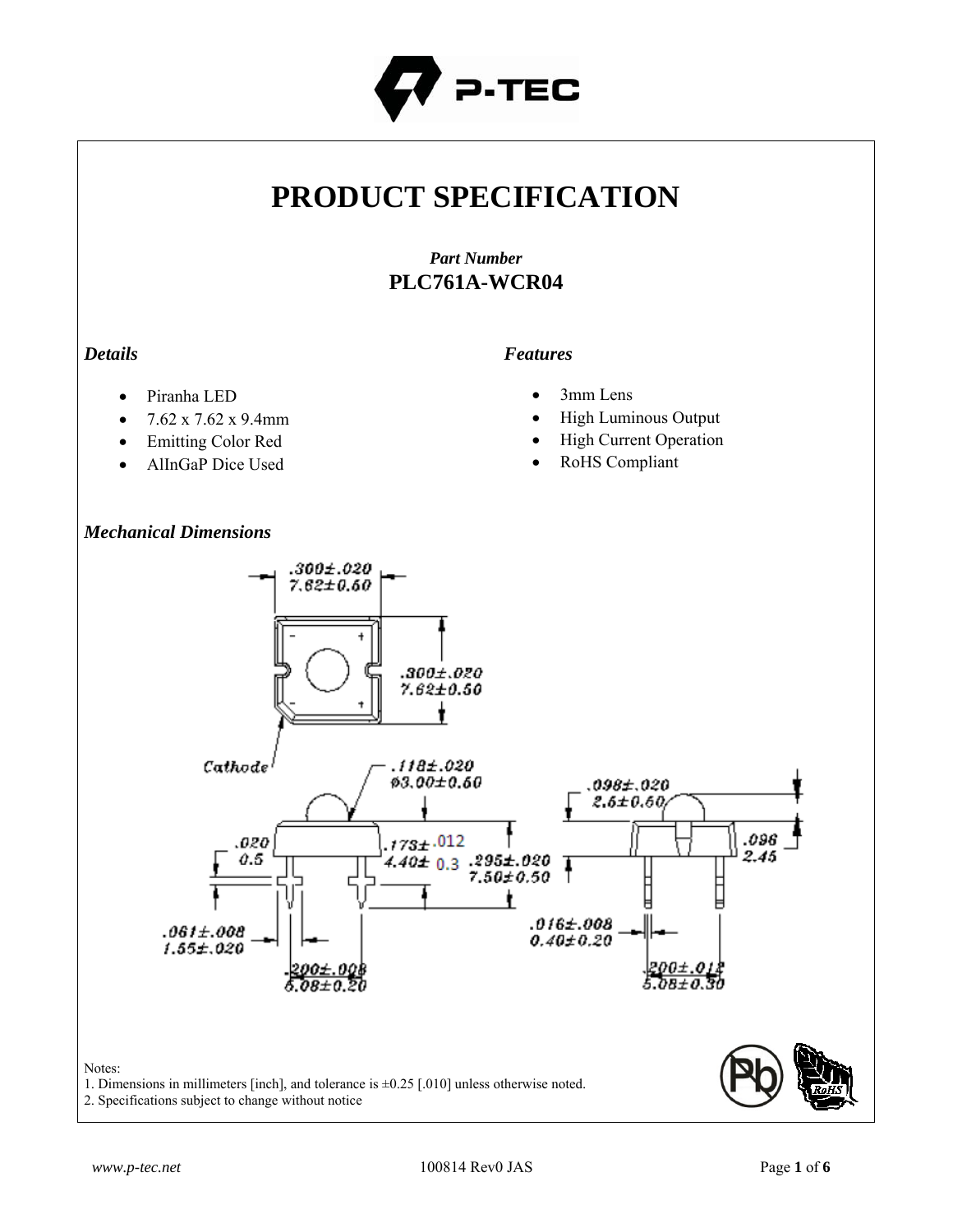

# *Device Selection Guide*

| <b>Model Number</b> | Chip            |                       |  |
|---------------------|-----------------|-----------------------|--|
|                     | <b>Material</b> | <b>Emitting Color</b> |  |
| PLC761-WCR04        | AllnGaP         | Red                   |  |

# *Absolute Maximum Ratings at Ta=25°C*

| <b>Parameter</b>                     | <b>Symbol</b>   | Rating                                                        | Unit            |
|--------------------------------------|-----------------|---------------------------------------------------------------|-----------------|
|                                      |                 |                                                               |                 |
| <b>Power Dissipation</b>             | P <sub>AD</sub> | 300                                                           | mW              |
| <b>Continuous Forward Current</b>    | IAF             | 100                                                           | mA              |
| Peak Current (duty cycle 1/10, 1KHz) | Ipf             | 120                                                           | mA              |
| <b>Reverse Voltage</b>               | VR              |                                                               |                 |
| <b>Operating Temperature</b>         | Topr            | $-40 \rightarrow 80$                                          | $\rm ^{\circ}C$ |
| <b>Storage Temperature</b>           | Tstg            | $-40$ $-100$                                                  | $\rm ^{\circ}C$ |
| Soldering Conditions                 |                 | Max. $260^{\circ}$ C for 5 sec Max. (3mm from the epoxy body) |                 |

# *Electrical and Optical Characteristics at Ta=25°C*

| <b>Parameter</b>       | <b>Symbol</b> | Min.  | Гур.  | Max. | Unit | Condition   |
|------------------------|---------------|-------|-------|------|------|-------------|
| Forward Voltage        | VF            | $- -$ | 2.5   | 3.0  |      |             |
| Luminous Flux          | Iv            | 5000  | 7000  | --   | mlm  |             |
| Dominant Wavelength    | λD            | $- -$ | 625   | $-$  | nm   | $IF = 70mA$ |
| Viewing Angle          | $2\theta$ 1/2 | $-$   |       | $-$  | deg  |             |
| <b>Reverse Current</b> | IR            | $- -$ | $- -$ | 10   | μA   | $VR=5V$     |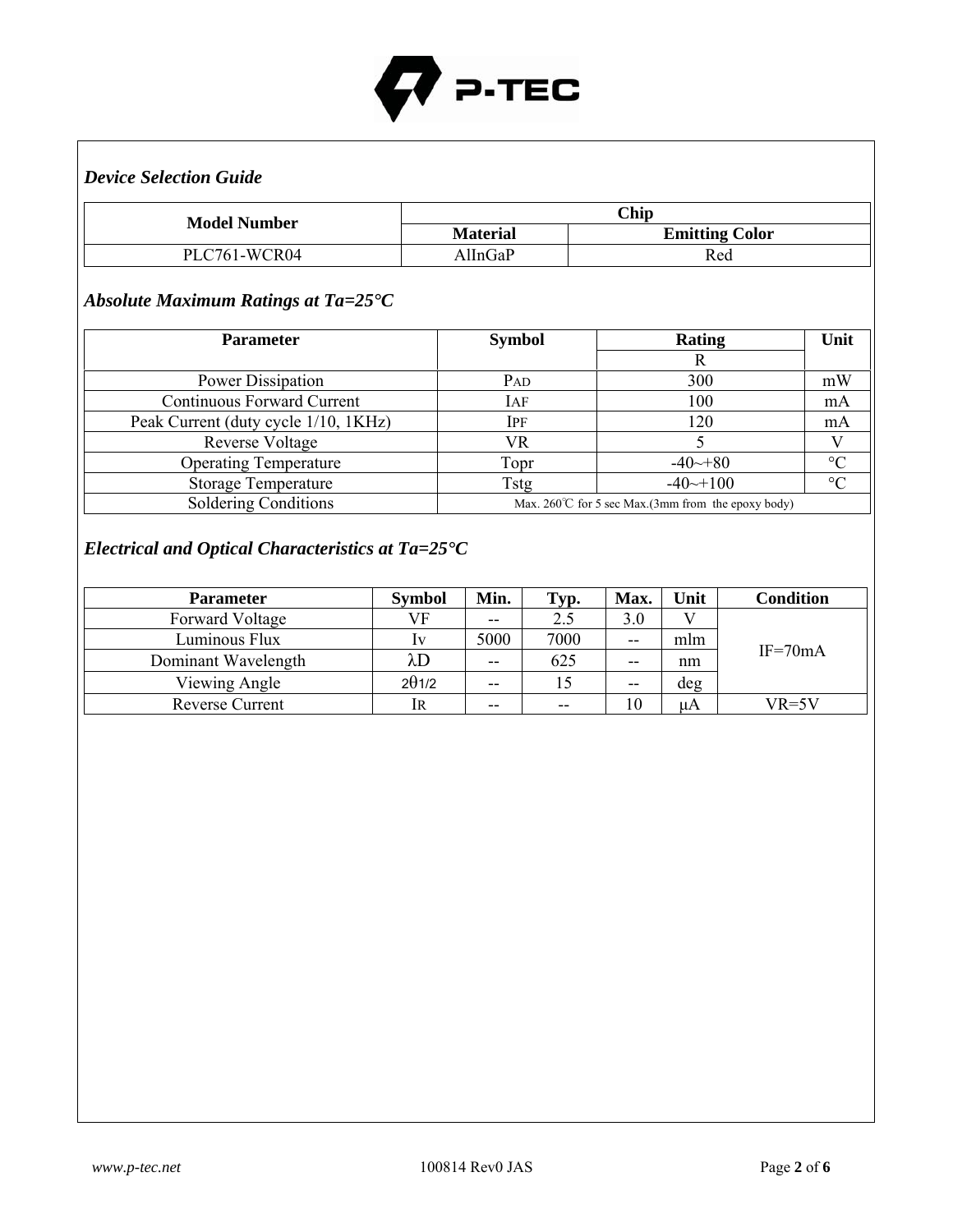

# *Luminous Flux Rank Limits ( IF = 30mA )*

| Code | Unit: mlm |       |  |
|------|-----------|-------|--|
|      | Min.      | Max.  |  |
| N    | 5000      | 6000  |  |
| K    | 6000      | 7000  |  |
| L    | 7000      | 8000  |  |
| M    | 8000      | 10000 |  |

#### *Dominant Wavelength Rank Limits ( IF = 30mA )*

| Code           | Unit: nm |      |  |
|----------------|----------|------|--|
|                | Min.     | Max. |  |
| A6             | 616      | 620  |  |
| R <sub>1</sub> | 620      | 625  |  |
| R <sub>2</sub> | 625      | 630  |  |
| R٩             | 630      | 635  |  |

#### *Forward Voltage Rank Limits ( IF = 30mA )*

| Code | Unit: V |      |  |
|------|---------|------|--|
|      | Min.    | Max. |  |
| D    | 2.0     | 2.2  |  |
| E    | 2.2     | 2.4  |  |
| F    | 2.4     | 2.6  |  |
| G    | 2.6     | 2.8  |  |
| H    | 2.8     | 3.0  |  |

Notes:

- 1. Tolerance of measurement of luminous Flux:  $\pm 15\%$
- 2. Tolerance of measurement of Dominant wavelength: ±2nm
- 3. Tolerance of measurement of forward voltage: ±0.05v
- 4. All data measured by P-tec's test equipment
- 5. One delivery will include several color rank, VF and Iv ranks of the products.
- 6. The quantity-ratio of the ranks is decided by P-tec
- 7. Please confirm with P-tec salesman, if your request differs from standard specifications.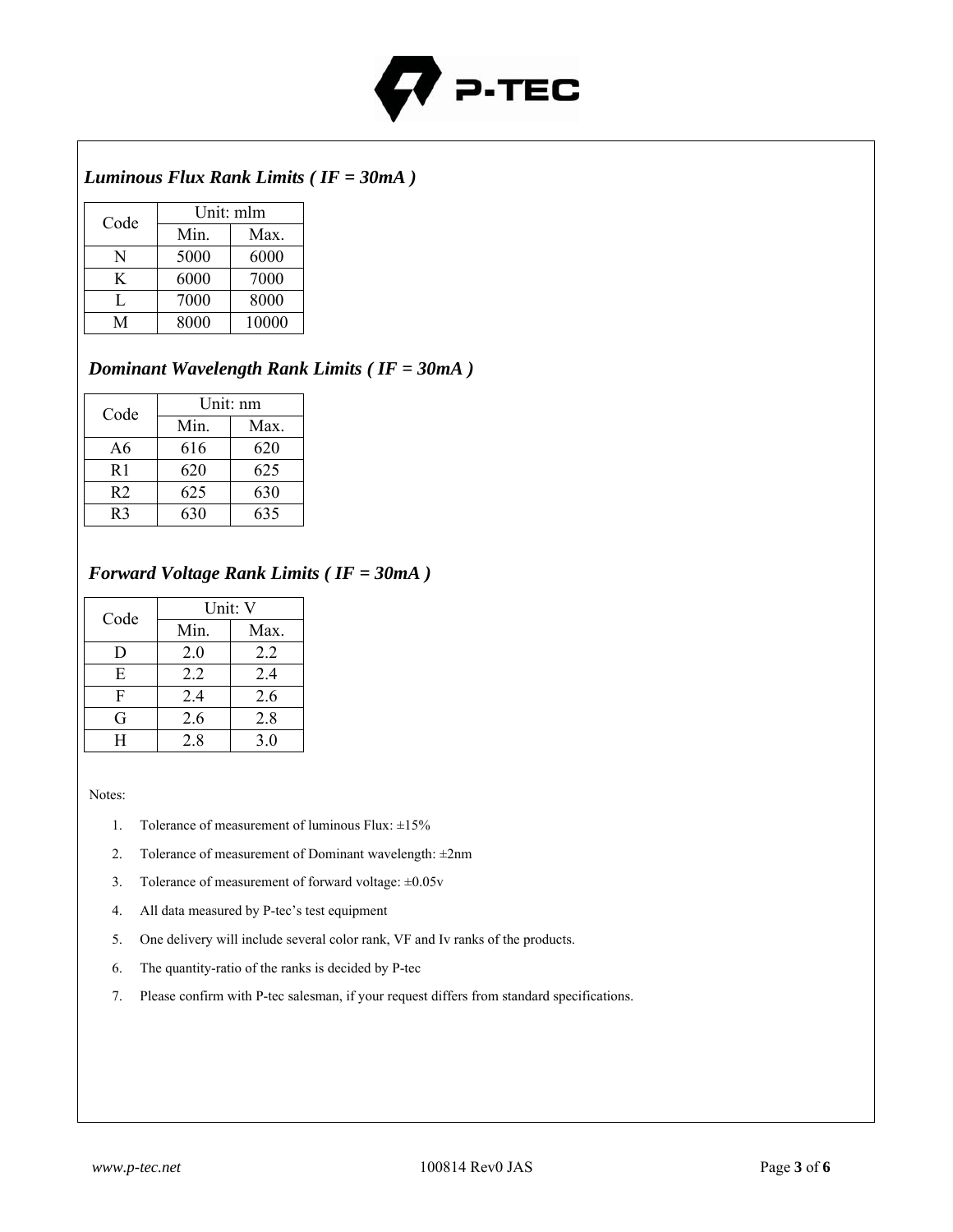

## *Typical Electrical/Optical Characteristic Curves*

• *Ta=25°C Unless Otherwise Noted*

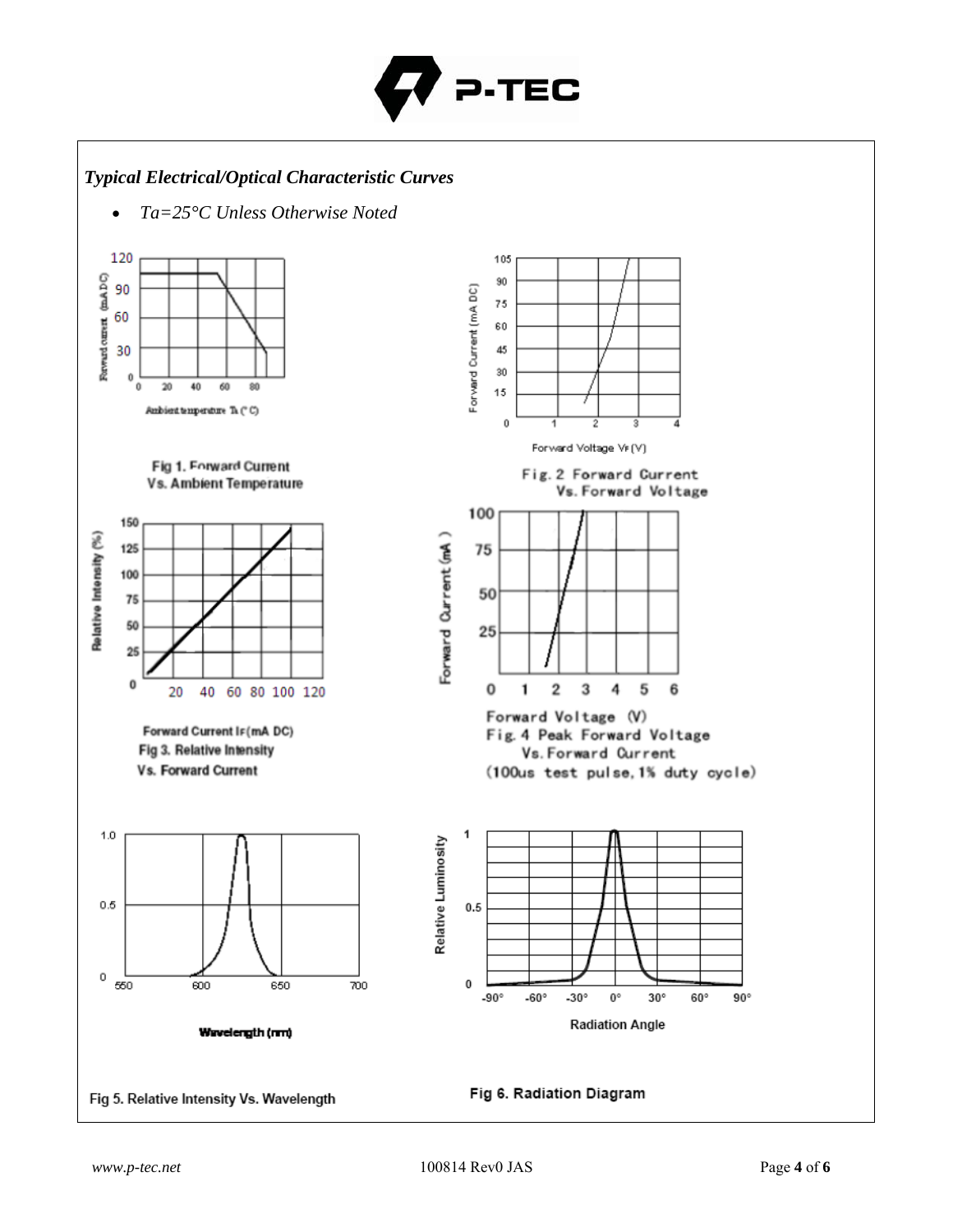

## *Precautions for Use*

- 1. Recommended soldering conditions
	- 1.1. Wave soldering

Basic SPEC. is ≤5sec. When 260℃. If temperature is higher, time should be shorter (+10 $\degree$ C  $\rightarrow$  -1sec.).



1.2. Recommended Soldering:

Power dissipation of iron should be smaller than 15W and temperature should be controllable. Soldering temperature should be under 230, time 3sec.

- 2. Static Electricity
	- 2.1 Static electricity or surge voltage damages LEDs. It is recommended that a wrist band or an anti-electrostatic glove be used when handling the LEDs.
	- 2.2 All devices, equipment and machinery must be properly grounded. It is recommended that measures be taken against surge voltage to the equipment that mounts the LEDs.